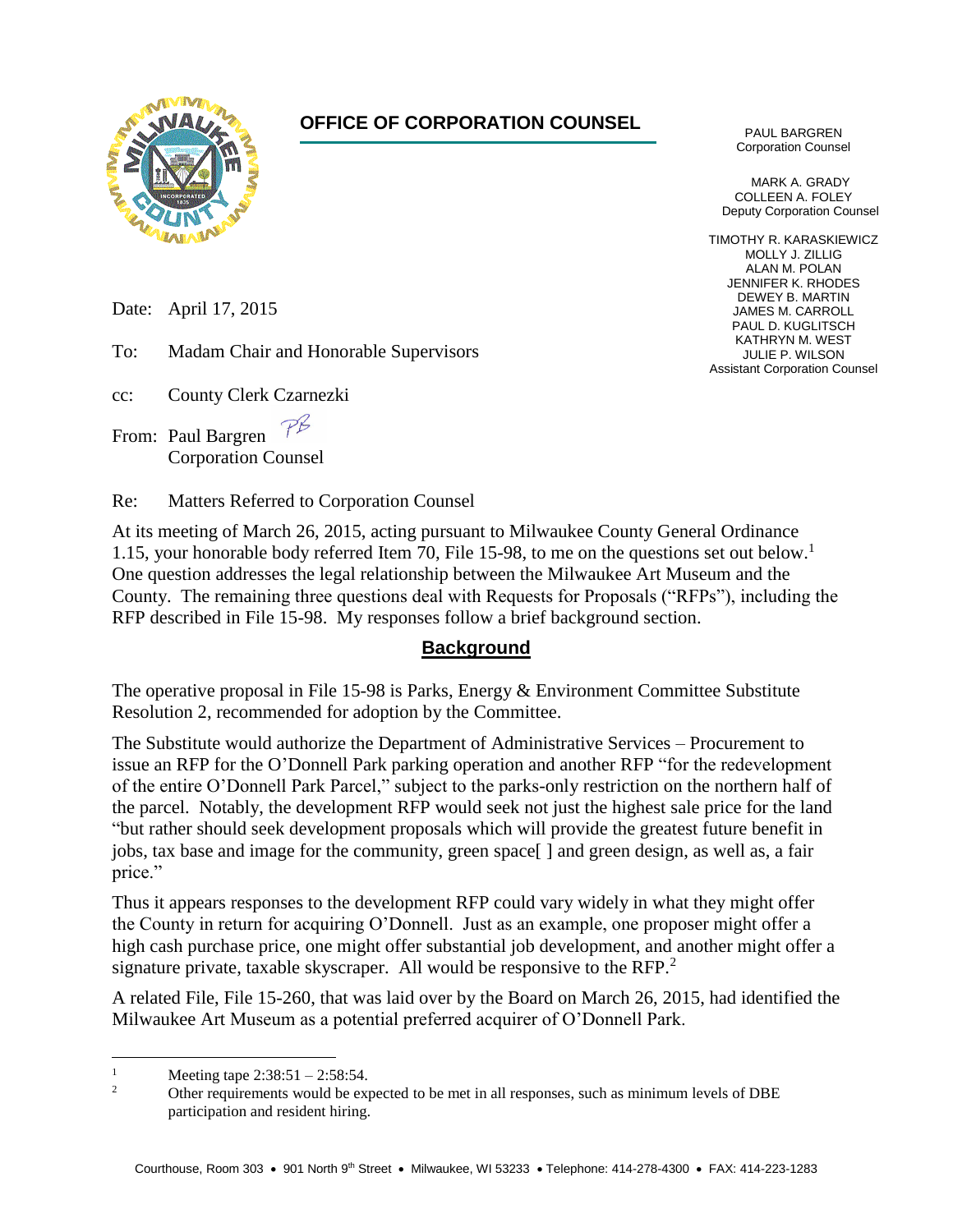### **Questions Referred**

# I. **WHAT IS THE LEGAL RELATIONSHIP BETWEEN THE MILWAUKEE ART MUSEUM AND MILWAUKEE COUNTY?**

Milwaukee Art Museum, Inc. ("MAM") is organized as a non-profit, charitable corporation, separate and apart from Milwaukee County. Per its by-laws, it is governed by a Board of Trustees. Up to 64 Trustees are elected by MAM members or are otherwise affiliated with the Museum and two Trustees are County Board members, currently Supervisors Jursik and Weddle. Not all spots are filled. The 2013 MAM Annual Report showed 48 current Trustees.

The County built the Saarinen Building as a war memorial. It opened in 1957 with parts of it housing what is now the Art Museum. MAM paid then for certain improvements to the building. Milwaukee County War Memorial, Inc., ("WMC") is the prime tenant and manager. WMC is also organized as a non-profit, charitable corporation, governed by 15 Trustees; two are appointed by the County Board (currently Matthew Flynn and Bill Christofferson), and one is a County Board member, currently Supervisor Weishan.

In 1975, MAM built and paid for the Kahler Addition to the Saarinen Building and then donated the Kahler Addition to the County.

In 1996, the County (through WMC), agreed to provide guaranteed funding to MAM for seven years to support MAM's fundraising for the Calatrava Addition. MAM built and still owns the Calatrava Addition.

Effective October 1, 2013, the County, WMC and MAM executed a set of five new agreements, including a Museum Lease and a Development Agreement, to replace all prior arrangements.

Under the 2013 Development Agreement, MAM is building the new East Atrium addition to the Kahler Building and will donate it to the County. Both the Museum and the County, meanwhile, are making related repairs and improvements to the Kahler and Saarinen buildings. The projects are underway, with MAM's cost at over \$15 million and the County's at over \$10 million.

Under the 2013 Museum Lease, the County leases the following to MAM:

- o Land underlying most of the Calatrava Addition, access drive and fountain. The remainder of those facilities are on adjoining State land.
- o The entire Kahler Addition.
- o The East Atrium Addition, once complete.
- o In the Saarinen Building, the museum offices, the docent area, and the African and European galleries on the lower rear floors of the building, tying into the Kahler Addition.
- o The Sculpture Court Enclosure Space, which is interior art gallery space resulting from enclosure of the outdoor sculpture court as part of the current construction.
- o Pedestrian Bridge Air Rights for the Calatrava Bridge over Lincoln Memorial Drive.
- o The right to use the parking lots on the North Tract at current rates.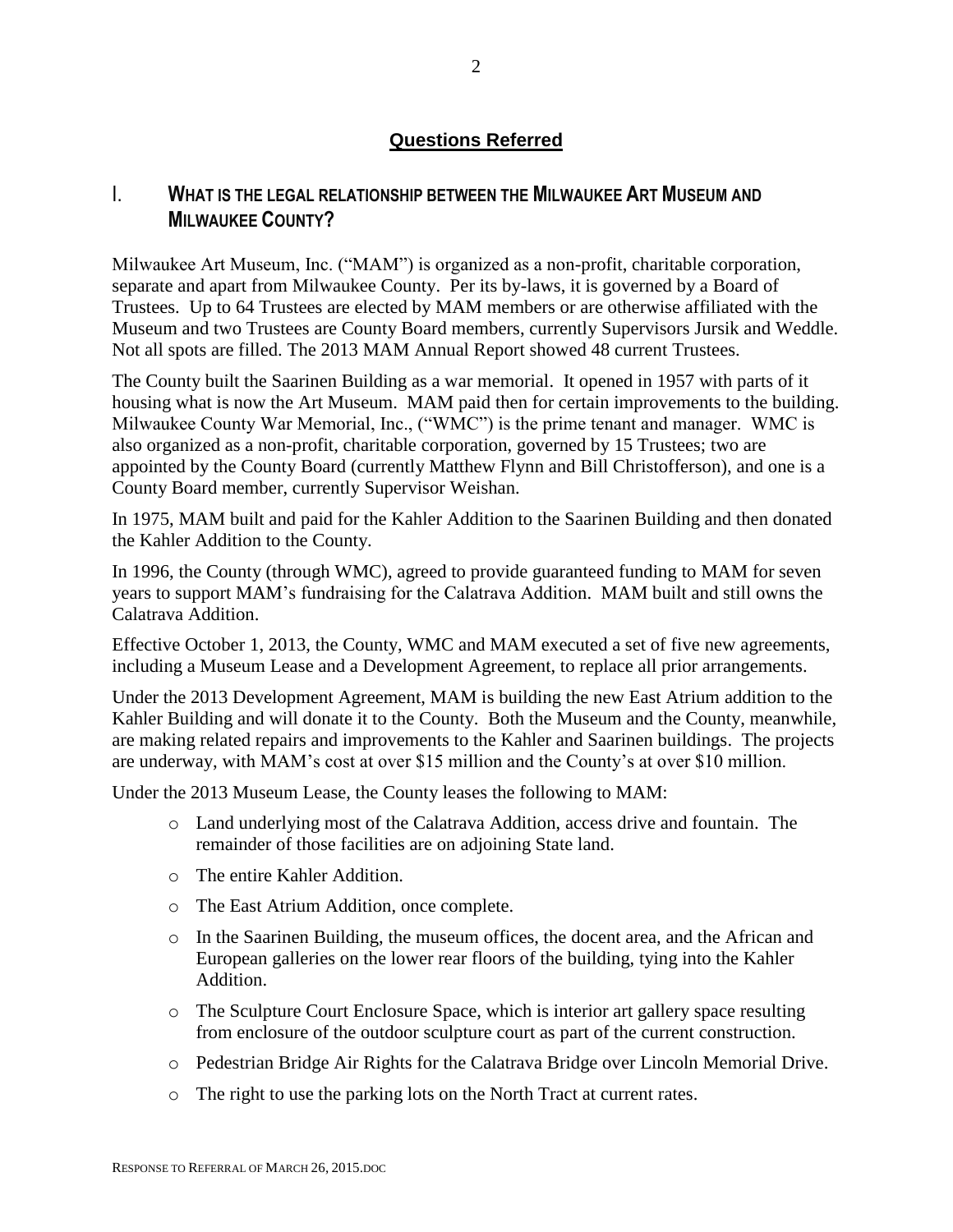MAM receives the space and land rent-free from the County, plus an annual contribution from the County guaranteed at \$1.1 million through 2023 and subject to negotiation after that. The lease runs through 2022 with three 25-year extensions available at MAM's option. The County is responsible for capital and shoreline maintenance and MAM is responsible for utility costs and routine maintenance.

Under its own 2013 lease from the County, WMC occupies the remainder of the space in the Saarinen Building, including the lobbies, Veterans Courtyard, Memorial Hall, the third and fourth floors, and the roof. WMC also leases the "North Tract," which is the parking lots and open land north of the Saarinen Building and Kahler Addition. WMC collects parking fees from the lots. WMC receives its space rent-free from the County, plus an annual contribution from the County guaranteed at \$486,000 through 2023 and subject to negotiation thereafter. The lease runs through 2022 with three 25-year extensions available at WMC's option. The County is responsible for capital maintenance and WMC is responsible for utility costs and routine maintenance.

WMC and MAM have agreed to cooperate in furthering the purpose of the War Memorial to honor service veterans including through promoting the arts. WMC has the exclusive right to use and rent out the Veterans Courtyard enclosed by the Saarinen Building and the Fitch Plaza (the roof of the Kahler Addition and the roof of the new East Atrium Addition) for events. WMC's control of those areas "is a significant source of revenue to WMC," according to the Cooperation Agreement. Parking lot revenue from the North Tract is also significant for WMC. WMC and MAM cooperate on making their spaces available to each other for a certain number of events each year rent-free. They sometimes cooperate on promotions. MAM provides some free event, fundraising and exhibit advice to WMC.

MAM provides a fire safety system and an alarm system for the Kahler, East Atrium and Saarinen buildings, charging WMC a portion of the cost. WMC and MAM prorate insurance.

Both WMC and MAM uses are subject to the County's public trust obligations because the buildings are on filled lakebed.

# **II. HOW ARE RESPONSES TO AN RFP EVALUATED IF THE RESPONSES CONTAIN DIFFERENT TERMS?**

An RFP typically sets out detailed evaluation criteria, which are then scored by a panel. As an example, one of 11 criteria in the Park East Rolling RFP is "Project Description & Design," which includes but is not limited to "the quality of materials proposed and aesthetic design, and whether the design is consistent with the Park East Redevelopment Plan." If the various proposers responding to an RFP offer different sorts of terms in their responses, the panel of evaluators would rate all of the evaluation criteria against any of the terms in a proposal that apply to the criteria in order to come up with an overall score for the proposal. Evaluators may sometimes able to ask for additional information, depending on how the RFP is crafted.

That said, the less detailed the evaluation criteria are, and the more they seek varied sorts of responses sought (jobs vs price, for example), the more difficult it will be to compare proposals that are substantially different and rank them against each other. It could be said that the RFP described in File 15-98 more closely resembles an "Request for Information," *see* MCO 32.96(4)(c), seeking available concepts rather than asking for firm proposals that could form the basis of an actual contract as an RFP is intended to do.